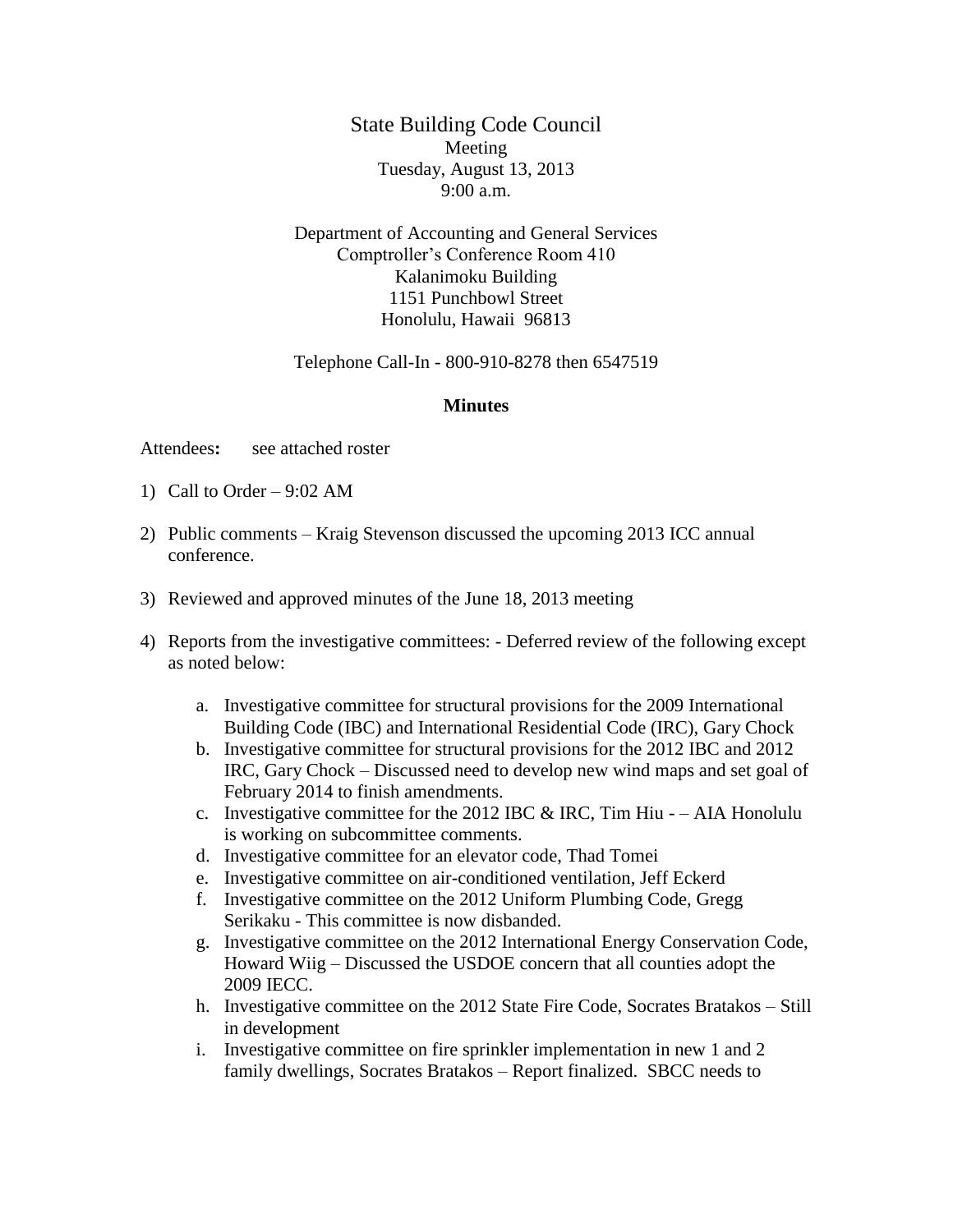review and submit to the State Legislature in accordance to H.R. NO. 47 H.D.I.

- j. Investigative committee on communication and training, Ann Ogata-Deal, Howard Wiig – Funding may be available for IECC 2012 training and wind design.
- k. Investigative committee for a mechanical code, Richard Beall
- l. Investigative committee for Green Code, Sherman Wong. Workshop planned for October.
- m. Investigative committee for State Building Code Council Operating Budget, Lloyd Rogers – Submitted sample budget and funding options for review.
- 5) Update on county adoption of building codes
	- a. Kaua'i County is in the process of adopting the 2006 UPC (Final Kaua'i County Council approval this week).
- 6) Discussion of possible agenda item(s) for next Council meeting
	- a. Accept and approve Fire Sprinkler Report and vote on submittal to the State Legislature.
	- b. Accept 2012 UPC recommendations from the Subcommittee of Building Officials.
	- c. Accept report from the IECC 2012 committee and refer to the Subcommittee of Building Officials.
- 7) Announcements none
- 8) Next meeting date: Tuesday, September 10, 2013, at 9 a.m.
- 9) Adjournment @ 11:15 AM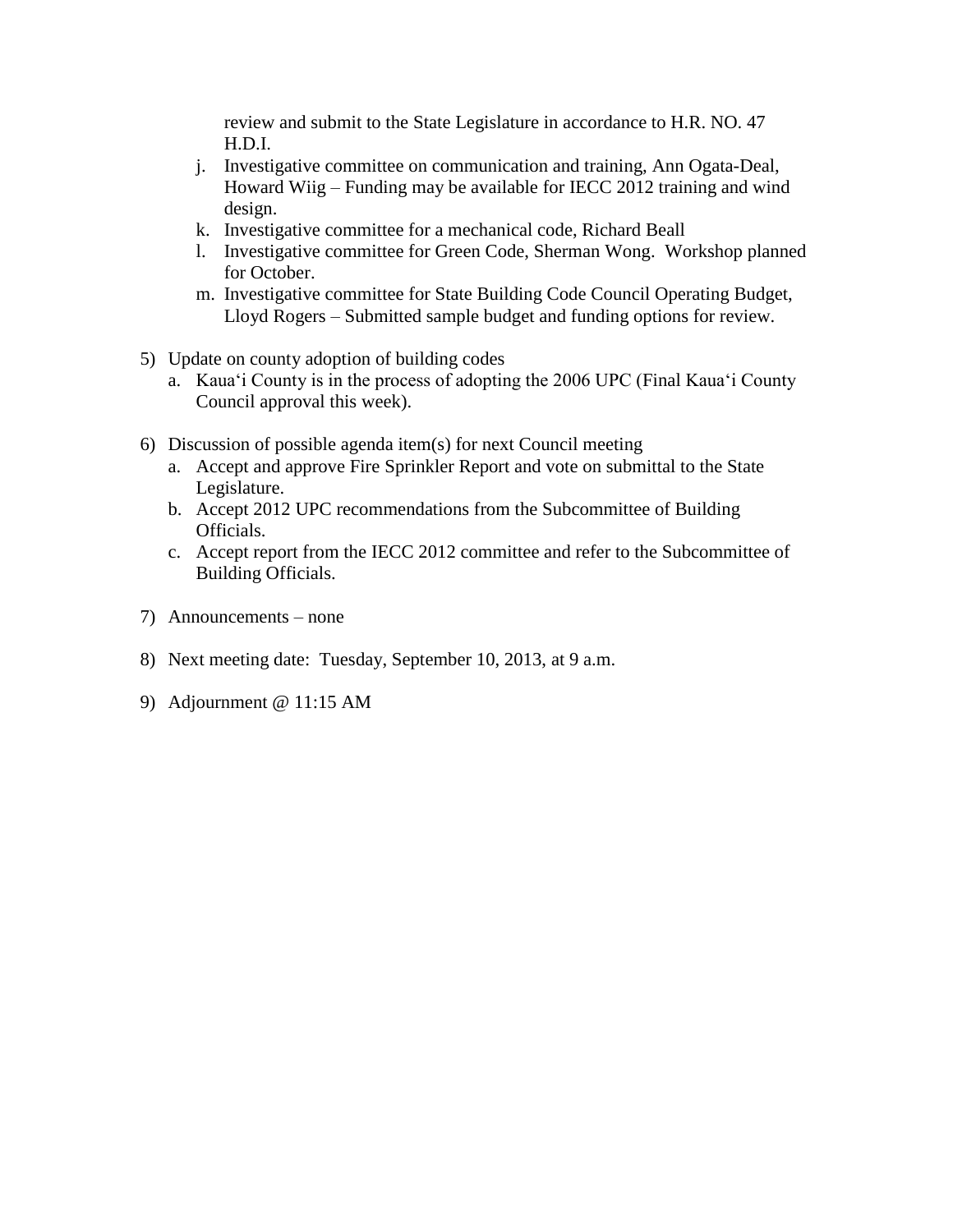| <b>BUILDING CODE COUNCIL</b><br>Meeting<br>Tuesday, August 13, 2013<br>9:00a.m.<br><b>Department of Accounting &amp; General Services</b><br><b>Comptroller's Conference Room 410</b><br>1151 Punchbowl Street, Honolulu, HI 96813<br>Telephone Call-In - 800-910-8278 then 6547519<br>PUCK BEARC<br>$946 - 5585$<br>BAY / REIFRAG |                                   |                |           |
|------------------------------------------------------------------------------------------------------------------------------------------------------------------------------------------------------------------------------------------------------------------------------------------------------------------------------------|-----------------------------------|----------------|-----------|
| · Shawn Mossley                                                                                                                                                                                                                                                                                                                    | Agency<br>Breszway                | $341 - 490/$   | te<br>Add |
| $\cancel{\times}$<br>TIMOTHY<br>H1U                                                                                                                                                                                                                                                                                                | C S C OF HONOLULU                 | 768-8120       |           |
| $\divideontimes$<br>Glen Ueno                                                                                                                                                                                                                                                                                                      | County of Maui-DPw-DSA            | $270 - 7243$   |           |
| MEDermot<br>$ q_{\alpha} $                                                                                                                                                                                                                                                                                                         | 675<br>UA Local                   | $352 - 2245$   |           |
| ∦                                                                                                                                                                                                                                                                                                                                  | Kanai Pourty                      | $24 - 484$     |           |
| <u> Келл</u><br>Ve Vera                                                                                                                                                                                                                                                                                                            | B<br>HIDSH<br>$^{\prime}$ F $\,$  | <u>586-41</u>  |           |
| RON NAKAMINE                                                                                                                                                                                                                                                                                                                       | HIOSH 8/E                         | $586 - 9141$   |           |
| LARDIZABAL                                                                                                                                                                                                                                                                                                                         | HAWAY LABORER'S (1)               | 4791361        |           |
|                                                                                                                                                                                                                                                                                                                                    | ECE                               | 2 <i>06-01</i> |           |
| Jeyan Thirngnanam                                                                                                                                                                                                                                                                                                                  | $DAGS - PWO$                      | $586 - 0459$   |           |
| ocrates Bratakos                                                                                                                                                                                                                                                                                                                   | State Fire Council                | $723 - 7151$   |           |
| ACKERWA<br>AARON                                                                                                                                                                                                                                                                                                                   | USGBC-IGCC INVESTIGATIVE          | 224-5958       |           |
| Stella Kam                                                                                                                                                                                                                                                                                                                         | AG                                | $586 - 1392$   |           |
| $LLOUO$ fogens                                                                                                                                                                                                                                                                                                                     | STARE FIRE COONILL                | $723 - 7176$   |           |
| Shannen Alivado                                                                                                                                                                                                                                                                                                                    | gen. Contraduis Assa              | 897-1681       |           |
| GRETH SERIKALY                                                                                                                                                                                                                                                                                                                     | PANCA                             | 597.1216       |           |
| $\cancel{\mathbf{X}}$<br>JAN Rein harry                                                                                                                                                                                                                                                                                            | KIK                               | 532-2000       |           |
| DAN CHUN                                                                                                                                                                                                                                                                                                                           | AIA HAWAII STOTE COUNCIL 526-2283 |                |           |
| SHERMAN WONG                                                                                                                                                                                                                                                                                                                       | USGBC·H7                          | 457.4500       |           |
| loused Wing                                                                                                                                                                                                                                                                                                                        | りR4DT                             | 587-3811       |           |
| ♥ <br>Lauren Roth<br>'le nu                                                                                                                                                                                                                                                                                                        | <u> USOBC</u> Hawaii Chapter      | $781 - 7587$   |           |
| <u>TIM WAITE</u>                                                                                                                                                                                                                                                                                                                   | HAWAIL STEEL ALLIANCE             | 479-1216       |           |
| ANTOECELL                                                                                                                                                                                                                                                                                                                          | SELE (RUBLIC                      | 333-4689       |           |
| Neal Fujú                                                                                                                                                                                                                                                                                                                          | CWRM-DLNR                         | 587-0264       |           |
| & Gray Crack                                                                                                                                                                                                                                                                                                                       | 5662                              | 5219517        |           |

 $\label{eq:2} \frac{1}{\sqrt{2}}\sum_{i=1}^n\frac{1}{\sqrt{2}}\sum_{i=1}^n\frac{1}{\sqrt{2}}\sum_{i=1}^n\frac{1}{\sqrt{2}}\sum_{i=1}^n\frac{1}{\sqrt{2}}\sum_{i=1}^n\frac{1}{\sqrt{2}}\sum_{i=1}^n\frac{1}{\sqrt{2}}\sum_{i=1}^n\frac{1}{\sqrt{2}}\sum_{i=1}^n\frac{1}{\sqrt{2}}\sum_{i=1}^n\frac{1}{\sqrt{2}}\sum_{i=1}^n\frac{1}{\sqrt{2}}\sum_{i=1}^n\frac{1$